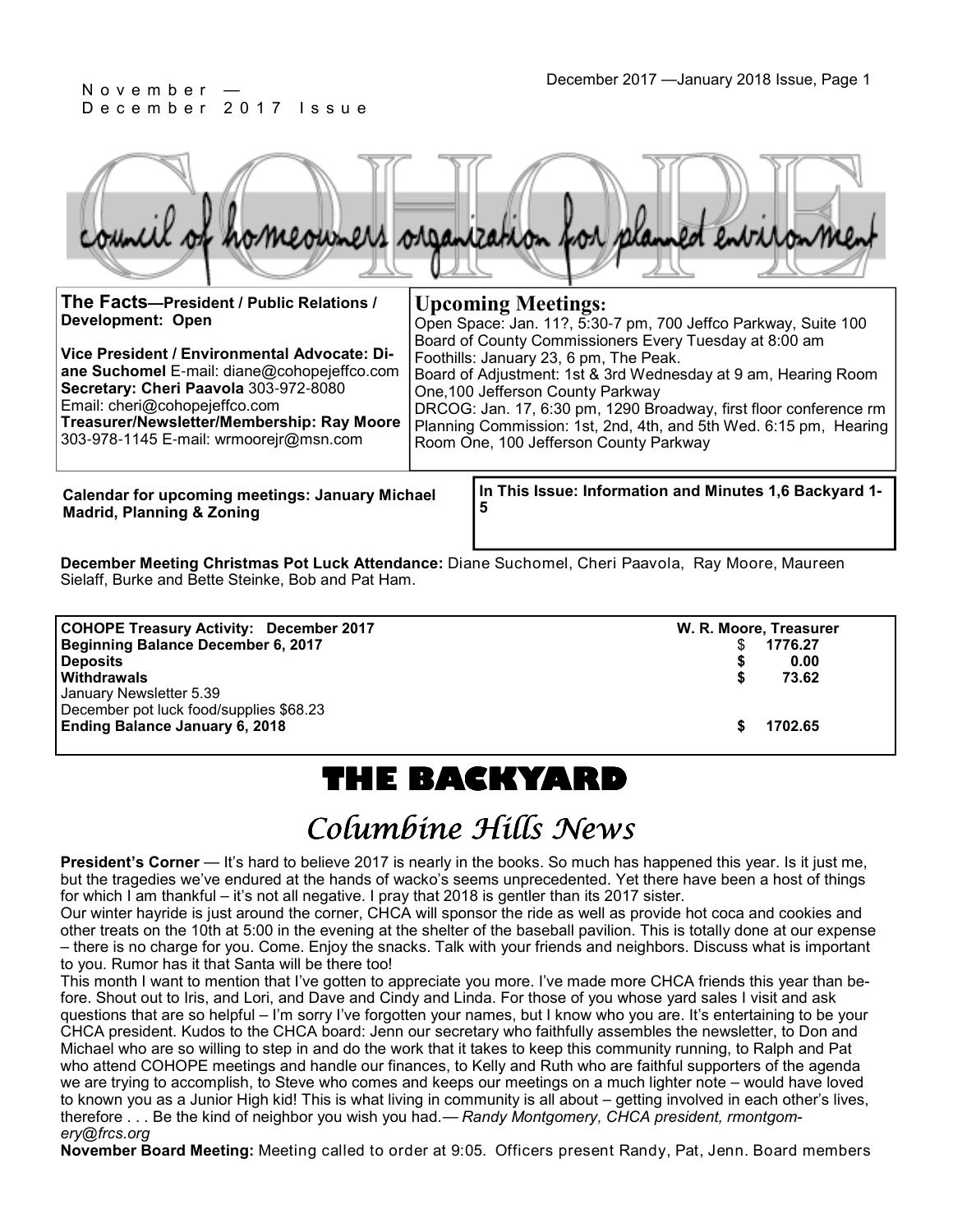present Michaelle, Ruth, Ralph. Community Members Alicia Combs

Treasures report presented by Pat Miller second by Ralph Miller.

**Old business:** Membership status – slow – total 308. Winter Hayride – needs: hot chocolate – Michaelle contacting Robert about this – est \$4.5 Michaelle and Jenn making baked goods. Jenn making flyers – Give to Michaelle. Michaelle bringing coffee. Randy bringing fire pit and Jenn bringing light and marshmallow sticks. Randy getting smores ingredients. Randy getting a contact number for the day of event – will check in with them. Randy motion to get certificate for Hogback for Bruce Yarish for being Santa – Michaelle.

**New Business:** Items for pres corner – speeding and watching for kids. Winter hayride. CHCA board party – Light judging Dec 17th 5 p.m. – Find 2 houses per quadrant – Potluck – Randy's house.

**Items for newsletter –** Christmas light judging will occur on Dec 17th. Winners will get \$25 – 1 award per quadrant will be awarded – ask for graphics.

Covenants – Randy would like to talk to Lawyer about covenants – we were able to get copies of the covenants for each quadrant and need to discuss with council – Jenn getting a copy of the covenants for Ralph. Meeting adjourned at 10:30am

### **Columbine Knolls Voice**

*From* **October 10th 2017 Board Meeting** Call to order at 7:10.

**Public Comments** Approximately 50 residents attended to inquire about the petition currently in circulation which reportedly seeks to either nullify the covenants, or the HOA, or both. Because none of the board members have seen the petition, and no copies are available, discussion could not be definitive. Most of the neighbors in attendance came to express their support for retaining both the covenants and the HOA. One person spoke in opposition. Many speakers felt that a petition, circulated to only a portion of the community, is not an acceptable way to change covenants, and that the community should investigate the possibility of updating the current covenants to clarify the process for changing them.

**Committee Reports Membership:** 1 new member joined at the meeting. A letter is being planned to go out to all new homeowners, describing the HOA and inviting them to join.

**Safety, Beautification and Maintenance:** Birgit needs help with maintaining the Lamar St. entrance; several people volunteered. She also needs help to help senior residents who request it, s/a fall leaf-raking. She also proposed creating an award for "property of the year."

**Special Events/Programs:** The Halloween party will be held at Normandy at 6pm October 20. Treasurer's report was presented and copies were made available.

**Covenants and Architectural Control:** 4 PIPSAs were approved since the last Board meeting: new fence, garage addition, new siding & paint, driveway extension. Lee reported that the two property owners who were taken to court because they were in violation of C-6 of the protective covenants have removed the trailers and motor home from their respective properties in compliance with the County and District court orders.

**New Business:** The HOA will host a special community presentation on living with coyotes. This will take place at 7pm Jan. 9, prior to the HOA Annual Meeting.

John Buresh was appointed to fill the current board vacancy. This is a temporary appointment to fill out the year. Permanent board members will be voted on by residents at the January Annual Meeting.

The meeting was adjourned at 8:58pm.

### **Columbine Knolls South II REVIEW**

*From* **President's Corner** Happy Holidays to everyone in our Columbine Knolls South II community! By the time you receive this newsletter Thanksgiving will be over and everyone will be busy planning their next holiday. This is a great time to reach out to those less fortunate and offer a helping hand. I am so grateful for the beautiful community we live in and for the support of family and friends.

The Board and Committee Volunteers had a busy and productive 2017. Several highlights to share include: improved welcome kits, new ideas planned for social activities in 2018 and an easier to follow format for the financials. Please join me in thanking Erin Kunkel on the welcome committee, who worked hard to upgrade the welcome kits delivered to our new neighbors. Part of the upgrade included working with a number of local businesses to provide special offers to welcome new neighbors to CKSII. We'd like to thank the following area businesses for their generous donations: Bacco Trattoria, ChickFilA, Southside Pizza, Savory Spice and Virgilio's. Thank you to all who participated in the social committee survey to help plan future events. Based on the results from the survey the social committee will be busy in 2018 organizing 2 new events, for a total of 3 events for more opportunities to bring our neighborhood together.

Our next CKSII HOA sponsored event will be the Annual Holiday Hayride on Sunday, December 3rd from 5:30 to 8 p.m.. Please join your fellow neighbors as the horse drawn wagon makes its way from the Coronado School parking lot through the community while participants sing Christmas carols and look at the spectacular decorations. Meanwhile,

Santa will be stopping by and hot chocolate with goodies brought by your fellow neighbors will be enjoyed. A big thanks to Brenda Abbott for chairing the social committee this year and the following volunteers who will be helping to make this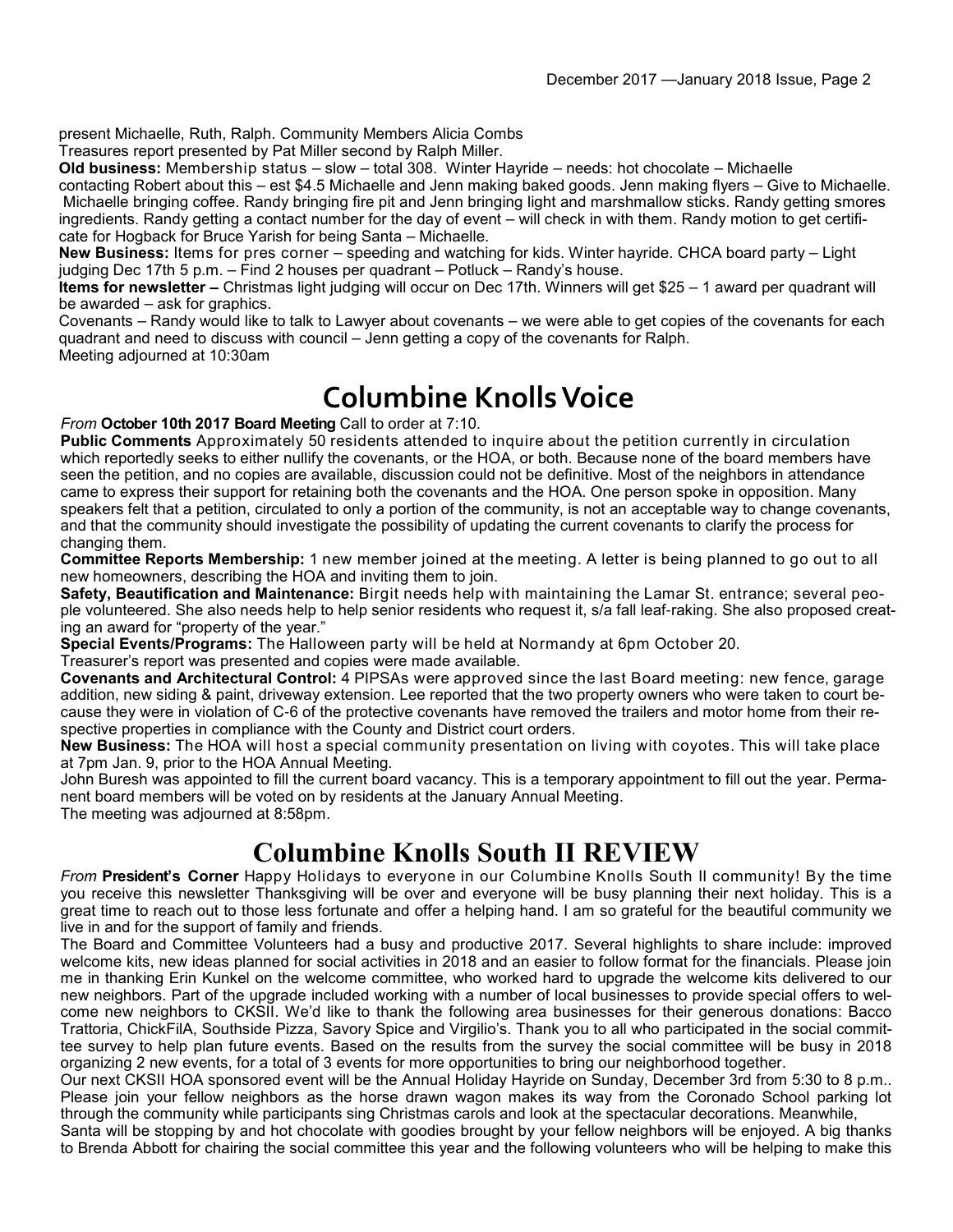event a success: Brenda Abbott, Joseph & Gayle Alcala, Adam & Jennifer Blake, Bob & Stephanie Haberkorn, Amy Kowalski and Robert Sudar!

Thank you to those who attended the November HOA Meeting. We had several really good discussions that will be continued into 2018. The Columbine Knolls South II Annual Homeowners' Association Member Meeting will be held in the Coronado School library at 7 p.m. on January 9, 2018. At this meeting Association Members will have an opportunity to vote on the 2018 CKSII Budget and elect open board positions. There will be a number of positions opening up in 2018, if you or one of your neighbors has an interest in volunteering to help better our community we could use your help!

In addition to the Board, the community can always use more volunteers to help with various committees and opportunities to improve the neighborhood. The 2018 proposed budget is posted on the CKSII website for your review. Please take time to consider how it benefits each homeowner to have a strong HOA and how you could contribute to the success of the Association. Anyone interested in serving on the CKSII Board of Directors or volunteering for one of the committees is welcome to contact any Board member to express their interest or ask questions. I would like to encourage all current CKSII HOA members to come to this important meeting to vote on the budget and elect your new board members. Best wishes for a happy and healthy Holiday Season. I hope to see all of you at the Holiday Hayride! - *Jennifer Blake, President CKSII HOA*

*From* **HOA Board Meeting Minutes from November 14, 2017** President, Jennifer Blake called to order the meeting of the at 7:00 pm. Board members Jennifer Blake, Bob Pellegrini, Bob Haberkorn, Pam Horiszny, and Robert Sudar were in attendance and Debbie Opperman called into the meeting for a part of it. Roger Borcherding of DARCO Property Management was also is in attendance.

**Treasurer's Report:** Pam reported the HOA currently has 340 members, of which 106 are permanent members. Pam went over the proposed budget for next year. It shows 2017 year to date, 2017 budgeted amounts, and a 2018 proposed budget. Pam reviewed the terms of the trash collection contract and the actual collections and costs of trash so far within the contract term. Discussion continued from the previous meeting, with comments from a neighborhood resident, regarding format changes to the treasurer's report and whether these types of changes were actually a change in accounting method from cash basis to accrual basis accounting. This type of change would impact several aspects of the community bookkeeping. The impetus for the debate was a desire for the revenues to be collected in the same fiscal year as the expenses so that the treasurer's report made more sense from a clarity standpoint. This led to discussion about possibly changing the timing of collections of annual dues so the majority of these collections would occur after January 1st and therefore show up in the same budget year as the expenses they're being used on. In response to this, a statement was made that this could affect quorum at the Annual meeting because in order to vote at that meeting, you needed to be a HOA member in good standing that is up to date on dues. This led to discussion about possibly moving the date of the Annual meeting later in the year. However, the bylaws were checked and it was discovered that the bylaws required the Annual meeting take place within 30 days of the start of the fiscal year (Jan 1st). This led to discussion about proposing a change to the bylaws allowing for the Annual meeting to occur later into the year, however Debbie presented to the board that delaying the collection of dues was a problem because she will need those dues collected

earlier on in order to pay trash service at the beginning of the year and knowing earlier on if a resident is opting to not be an HOA member. She does not want to have the HOA pay their trash service months into the year until it is known that they are not members any more. In the end, the board decided to maintain the status quo on when dues are collected, when the Annual meeting will be held, and what accounting method is used for the HOA. The Board approved to present this budget at the annual meeting.

**Management Report:** 3 inspections were conducted in October. 15 notices were mailed to homeowners or discussed with homeowner. The violations included: 5 campers stored in view, 2 trailers stored in view, 6 homes with trash containers stored in view, and 2 fences in need of repairs. No Covenant violations have been referred to the HOA's attor-

ney since June of 2015. 5 properties were sold or scheduled to close within the month. Three are listed for sale.

**ACC Committee:** Bob Pelligrini reported 9 requests and 9 approved with 0 in pending status. Applications were as follows: 1 for paint, 3 for roofs, 1 for solar panels, 1 for shed, 2 for landscaping, and 1 for windows.

**Welcome Committee:** Jennifer Blake reported that next delivery of Welcome baskets is scheduled for November 30th and this will be the last delivery of the year.

**Landscape Committee:** Stephanie H. reported that the lighting may need an electrician to look at why one of the lights isn't working. Greg Steward volunteered to check to see if the bulb just needed replacement and if not, would let Stephanie know so she could find an electrician.

**Social Committee:** Jennifer reported that the committee met October 24th to discuss Holiday Hayride and November 7th to prepare proposal for 2018 based on social survey results. Jennifer reviewed the results from the survey. 66 responses were received and 95% of respondents were interested in attending neighborhood activities. 3 activities per year was the most preferred frequency. 20% of respondents also indicated that they were willing to volunteer to organize and work on events. The highest rated events were a Movie Night, the Holiday Hayride, and a Food Truck event. Holiday hayride still needs help with propane patio heaters and/or fire pits.

**Updates:** Nextdoor site now has 437 neighbors, which is 59% of households participating.

**New Business:** Social Committee survey results: and proposal for 2018 – Following the results of the survey, the Social Committee proposed an increase in budget for the 2018 fiscal in order to accommodate three events. The proposed 2018 events would be: a "Bike, Wagon and Pet Parade" in conjunction with a car show in June; A Movie Night in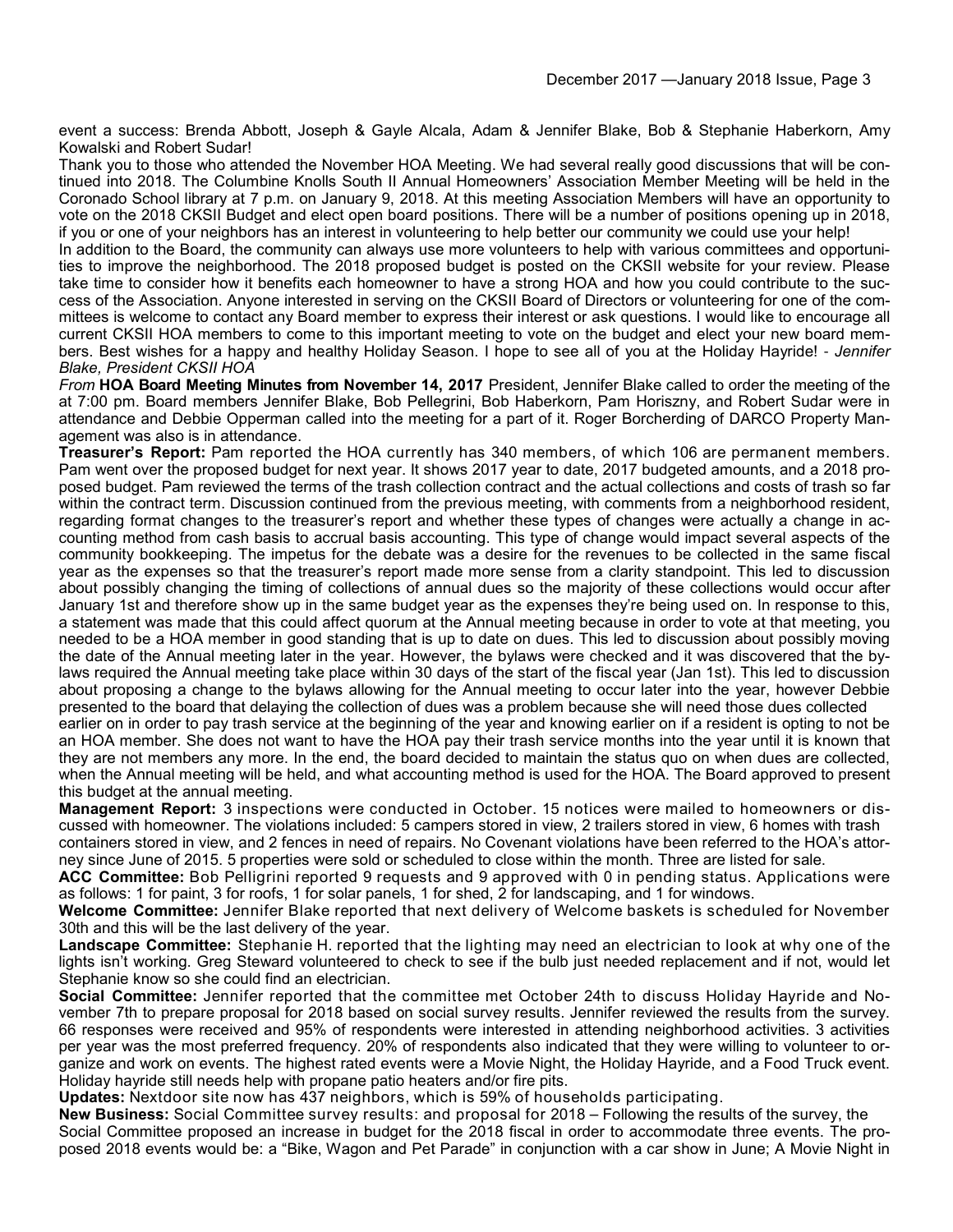the park in July; and the Holiday Hayride in December. \* ACC online form or fillable PDF – A question was raised about the possibility of introducing an online ACC request form. This will need to be investigated to understand the signature requirements of requests in the bylaws as well as the providing of samples. Bob explained that most of the time there isn't a large volume of samples provided with requests, just paint samples, swatches, and shingle samples are most common. This will be something the board brings up with the legal counsel to see what can be done that meets the requirements of the community bylaws.

Board positions opening – In the upcoming HOA Board election, there will be 5 planned openings. 4 of these will be for two year terms and one will be for a single year term. This is required to get the board back to a cycle of 3 seats opening in one year and 4 seats opening in the next. It is imperative that the current board and community members recruit new and enthusiastic potential board members to be elected at the Annual Meeting in January. The Holiday Hayride in December is a good time to remind and encourage people to take that opportunity to serve their community.

Upcoming Special Event Dates December 3, 2017 – Holiday Hayride Proposed Event Schedule for 2018 June 2-3 - Garage Sale June 6 - Large Item Pickup June 9 – Bike, Wagon, Pet Pa-

rade with Car Show July 19 or 26 – Movie in the park possibly with food trucks December 2 – Holiday Hayride

Next Meeting Date: January 9, 2018 Annual Meeting 7pm.

The meeting was adjourned at 8:23 pm.

#### Columbine West Civic Association Newsletter

*From* **A Moment With The Board** The November 8th monthly meeting at Dutch Creek Elementary was attended by Officers/Board members and interested neighbors. The 2018 CWCA Budget was presented by the Treasurer for review by Board/Officers. Projections look like many administrative costs will remain the same. In 2018 there has been an additional event funded, The Easter Egg Hunt. If any neighbors would like to be part of the planning, egg stuffing & hiding it would be greatly welcomed. Currently the event will be staged at the park by Columbine West pool, an inclement weather proposal is still being looked into. The budget still includes annual favorites such as Dumpster Day, Swim Nights & National Night Out. A reminder that CWCA voted to eliminate the December monthly meeting, to give everyone a well deserved break and enjoy the holiday activities. This means that we will not have a Holiday Potluck, but will once again offer the Volunteer Appreciation Evening in January, after we ring in the New Year of 2018. The Board/Officers would like to wish all neighbors a beautiful holiday season. It is our hope that everyone stays healthy, happy & safe. If the season takes you away from home for an extended time the Jeffco Sheriff office can arrange a vacation check for your home. As always, if you don't see a neighbor out and about during the cold weather the Jeffco Sheriff can also perform a Well-Check. Don't hesitate to call the non-emergency dispatch 303-271-0211. If you have questions or any suggestion of ideas feel free to email CWCAtalk@gmail.com. Look forward to hearing from the community. Residents are encouraged to attend any monthly meeting. The next one is January 10th at 7:00 p.m., Dutch Creek Elementary School, second Wednesday of the Month. This month we would like to encourage anyone who has volunteered or is interested in volunteering to join us.

### The Leawood Rapporter

*From* **Leawood Civic Association Minutes November 1, 2017** Board Members Present: Paul O'Connor, Richard White, Debby Baker, Nancy Bock, Rhonda Eveleth and Chip and Angela Langowski.

**Treasurer's Report** - Richard presented the Treasurer's Report, which included LCA current account balances, payments received, and bills paid.

**Santa Party** - The Santa Party will be held Wednesday, December 6, 6:00 P.M. to 8:00 P.M. at Leawood Elementary. Signs will be put up on Thursday, November 30th. Board members will bring cookies and Nancy will bring the punch. **Jay Ct. Entrance** – Board members cleaned up the entrance area on Jay Ct., removed weeds and plants to create a fresh start. New plants will be added in the spring.

**Holiday Lights Contest** – All Leawood residents are eligible to submit their favorite Holiday lights display beginning Friday, December 3rd. Richard will be collecting nominations again this year. Nominations need to be texted to Richard by Sunday, December 17th.

The Leawood Board will not meet in December. The next meeting will be Wednesday, January 3rd, 2018 at 7:00 p.m. at Leawood Elementary in the teacher's lounge or the library.

*From* **Leawood Metropolitan Recreation and Park District Minutes November 8, 2017** The meeting was called to order at 6:35 PM at Leawood Elementary School by President Kyle Sargent. Members present were: Directors Donna Snyder / Treasurer, Debby Baker/Special Projects, Jennifer Dawe, Linda Smith/VP Secretary and Dave Padilla, Parks Manager. **Public Comment/Correspondence** - Debby announced volunteers were needed for the Santa Party on December 6 hosted by the Leawood Civic Association. Debby was approached by a resident who asked that the Park District consider replacing the temporary potties with permanent restrooms, like in Clement Park. To install permanent restrooms would require the parks to be retrofitted with water and sewer lines. Unfortunately, the cost for the infrastructure would be prohibitive for the District.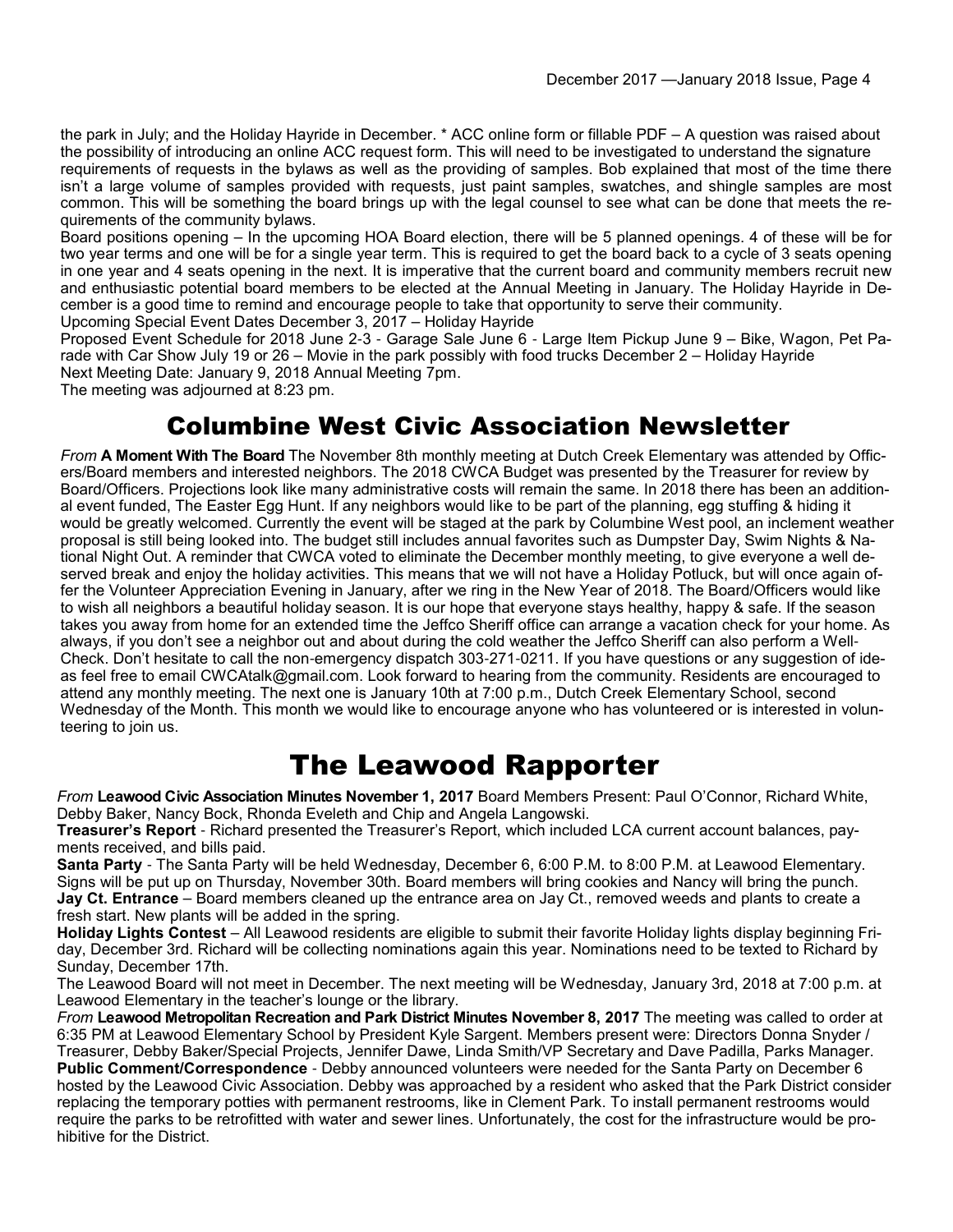**Treasurer's Report** – The Treasurer's Report was presented by Donna. No new property tax was received, but ownership tax revenue was received. Invoices for the month include: Weston for their last landscaping services, doggie bag vendor, United Site Services (port-a-potties), LCA for the District's part of the Rapporter, Denver Water, Waste Management, Xcel, payment to RPM Motorsports for a new ATV, Dave's invoice and reimbursement to petty cash.

**Parks Manager Report** – Dave had worker's remove a large branch that broke off during the snow storm in October at 5805 W Leawood Drive and Urban Drainage removed two dead trees in the creek behind the house. The area adjacent to the home has been researched and found to be park property. Jennifer is procuring the services of an engineering firm to have the area surveyed to establish property lines. Branches in Weaver park were removed and hauled away. Doggie bags were inspected and replenished as needed. A year-end review of Weston Landscaping contract services was discussed. Dave picked up the new ATV from RPM and traded in the old one. He is now ready for the snow.

**NEW BUSINESS: 2018 Projects** - Projects for 2018 were discussed as part of the budget process. We discussed our priority for items, with sidewalk repairs being top on the list. Other things we are considering is xeriscaping at the volleyball bridge area, the area around the wooden bridge and some new playground equipment for Weaver Park pavilion area. Kyle has been in touch with a resident whose family owns a play equipment company and will get suggestions from her.

**OLD BUSINESS:** Second Draft of the 2018 budget - We reviewed suggested changes to the budget as costs are finalized and projected. Linda sent the public notice info to Columbine Courier that was to appear in the November 9 and November 16 issue. The budget will be approved at the December meeting along with setting the mil levy.

The meeting was adjourned 8:01 PM.— *Linda T. Smith, Director, Vice President and Secretary*

Posting location: District Board's agendas are posted by the Clerk to the Jefferson County Board of Commissioners board.

#### Westbury

**Results of 2018 WHOA Elections:** Thank you to those who volunteered for the HOA board in 2017 & volunteered again for 2018. We welcome the newest board member, Jill Han and practically new board member Teri Clardy. Through the volunteer board's efforts, our Westbury community enjoys the HOA sponsored events like the fall dumpster and National Night Out ice cream social each year.

President: Eric Meyer, Vice-President: Laura Lewandowski, Secretary: Megan Meyer, Treasurer: Sharon Hilderbrant, At Large Board Member: Jill Hahn, At Large Board Member: Teri Clardy, At Large Board Member: Michael Holm, Past President: Clay Cromley.

### Woodbourne

*From* **Notes From the Board** What a month November was. Last month the Board has started having conversations with Jefferson County Traffic Control regarding solutions for the corner of South Parfet Street and West Roxbury Avenue. We also discussed bids for the Fremont Street Project, and we are looking forward to the Hay Ride and Cookie Exchange. I have personally been in discussions with representatives from Jefferson County Traffic Control. Items discussed included updating signage at the corner of South Parfet Street and West Roxbury Avenue, a summary of the issues around the crosswalk in that area, a discussion on speed control in the Woodbourne neighborhood, and the efficiency of stop signs in our neighborhood. Jefferson County has committed to doing s study of the Parfet and Roxbury intersection to get a better understanding of the issues around that intersection. I will get back with Jefferson County Traffic Control as December starts to get an update on possible solutions.

The Board has received a number of bids for the Fremont Street Project. Because of the issues that the two different climate zones present for vegetation, two options are seen as viable. The first is to remove the rocks, replace the weed barrier, and replace the rocks. The second is to put some form of walkable material over the area next to the sidewalk. Because of the trees and issues associated with them, the Board decided not to entertain using concrete as a material. The bids for removing, cleaning, and replacing the rock are coming in at about \$30,000. We also solicited a bid for pavers which would allow water to run through to the ground. Covering half of the area with pavers and the other half with rock came in at \$90,000, and covering the whole area to the fences with pavers came in at \$130,000. The Board realizes that this is significantly more than the original budget of \$40,000 discussed in the Annual Homeowner's Meeting in April of 2017. As such we will continue to move forward cautiously and with input from the homeowners.

Weather permitting the Annual Woodbourne Hay Ride and Cookie Exchange will take place on December 16, 2017, at the Woodbourne Clubhouse. The Board will provide hot chocolate, and Santa will be on hand for a photo opportunity. We hope that everyone had a wonderful Thanksgiving, and we look forward to everyone have a safe and wonderful holiday celebration.—*James Meyer, President*